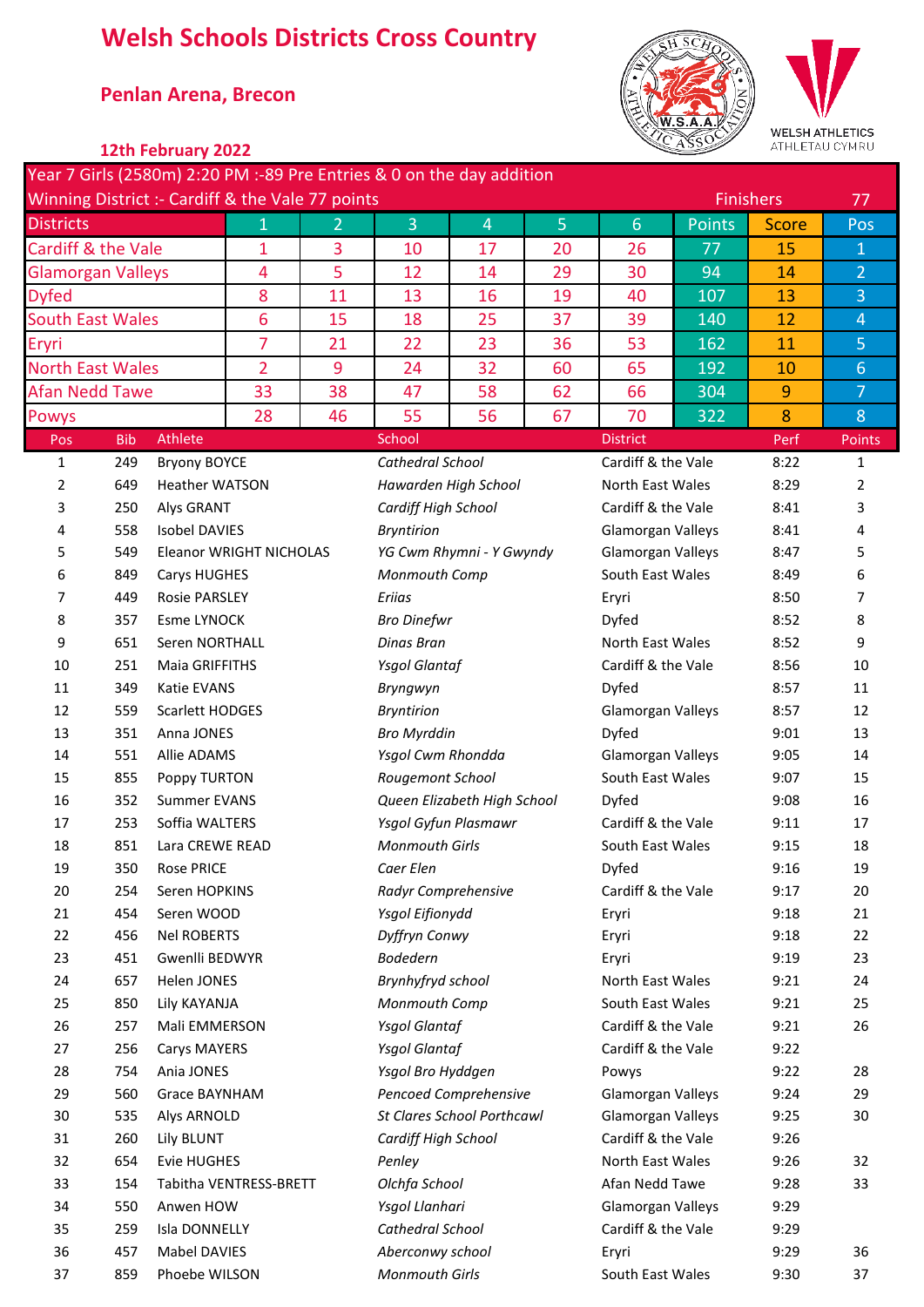# **Welsh Schools Districts Cross Country**

## \* **Penlan Arena, Brecon**





| 12th February 2022 |  |
|--------------------|--|
|--------------------|--|

|                                                  |                         |                         |                       |                | Year 7 Girls (2580m) 2:20 PM :-89 Pre Entries & 0 on the day addition |                        |    |                                    |                  |                  |                |
|--------------------------------------------------|-------------------------|-------------------------|-----------------------|----------------|-----------------------------------------------------------------------|------------------------|----|------------------------------------|------------------|------------------|----------------|
| Winning District :- Cardiff & the Vale 77 points |                         |                         |                       |                |                                                                       |                        |    |                                    |                  | <b>Finishers</b> |                |
| <b>Districts</b>                                 |                         |                         | $\mathbf{1}$          | $\overline{2}$ | 3                                                                     | $\overline{4}$         | 5  | $6 \overline{6}$                   | <b>Points</b>    | <b>Score</b>     | Pos            |
| Cardiff & the Vale                               |                         |                         | $\mathbf{1}$          | 3              | 10                                                                    | 17                     | 20 | 26                                 | 77               | 15               | $\mathbf{1}$   |
| <b>Glamorgan Valleys</b>                         |                         |                         | $\overline{4}$        | 5              | 12                                                                    | 14                     | 29 | 30                                 | 94               | 14               | $\overline{2}$ |
| <b>Dyfed</b>                                     |                         |                         | 8                     | 11             | 13                                                                    | 16                     | 19 | 40                                 | 107              | 13               | 3              |
| <b>South East Wales</b>                          |                         |                         | 6                     | 15             | 18                                                                    | 25                     | 37 | 39                                 | 140              | 12               | $\overline{4}$ |
| Eryri                                            |                         |                         | 7                     | 21             | 22                                                                    | 23                     | 36 | 53                                 | 162              | 11               | 5              |
|                                                  | <b>North East Wales</b> |                         |                       | 9              | 24                                                                    | 32                     | 60 | 65                                 | 192              | 10               | $6\phantom{1}$ |
| <b>Afan Nedd Tawe</b>                            |                         |                         | 33                    | 38             | 47                                                                    | 58                     | 62 | 66                                 | 304              | 9                | $\overline{7}$ |
| Powys                                            |                         |                         | 28                    | 46             | 55                                                                    | 56                     | 67 | 70                                 | 322              | 8                | $8\phantom{1}$ |
| 38                                               | 151                     | <b>Gwenan GRIFFITHS</b> |                       |                | YG Gwyr                                                               |                        |    | Afan Nedd Tawe                     |                  | 9:31             | 38             |
| 39                                               | 857                     | Kacey BATTY             |                       |                | Monmouth Comp                                                         |                        |    | South East Wales                   |                  | 9:32             | 39             |
| 40                                               | 355                     | Cadi BRYAN              |                       |                | Ysgol Y Preseli                                                       |                        |    | Dyfed                              |                  | 9:32             | 40             |
| 41                                               | 557                     | Sophie COLES            |                       |                | Llangynnwyd                                                           |                        |    | Glamorgan Valleys                  |                  | 9:32             |                |
| 42                                               | 553                     | Ella JONES              |                       |                | Afon Taf High                                                         |                        |    | Glamorgan Valleys                  |                  | 9:35             |                |
| 43                                               | 853                     | Isabella HOLLOWAY       |                       |                |                                                                       | Caerleon Comprehensive |    | South East Wales                   |                  | 9:36             |                |
| 44                                               | 360                     | Nia LEWIS               |                       |                | Dyffryn Taf                                                           |                        |    | Dyfed                              |                  | 9:37             |                |
| 45                                               | 353                     | <b>Ffion MILES</b>      |                       |                | Maes Y Gwendraeth                                                     |                        |    | Dyfed                              |                  | 9:39             |                |
| 46                                               | 757                     | Hana DAVIES             |                       |                | Llanfyllin High School                                                |                        |    | Powys                              |                  | 9:39             | 46             |
| 47                                               | 150                     | Mali JAMES              |                       |                | <b>YG Bro Dur</b>                                                     |                        |    | Afan Nedd Tawe                     |                  | 9:40             | 47             |
| 48                                               | 554                     | <b>Emily MATTHEWS</b>   |                       |                | St John Baptist                                                       |                        |    | Glamorgan Valleys                  |                  | 9:40             |                |
| 49                                               | 255                     | Elin RUSSIL             |                       |                |                                                                       | Radyr Comprehensive    |    | Cardiff & the Vale                 |                  | 9:41             |                |
| 50                                               | 856                     | <b>Emily PRIDLE</b>     |                       |                | Croesyceiliog School                                                  |                        |    | South East Wales                   |                  | 9:41             |                |
| 51                                               | 860                     | <b>Holly DURBIN</b>     |                       |                | Rougemont School                                                      |                        |    |                                    | South East Wales |                  |                |
| 52                                               | 854                     | Darcy EVENTON           |                       |                | <b>Monmouth Girls</b>                                                 |                        |    | South East Wales                   |                  | 9:42             |                |
| 53                                               | 455                     | Nanw WILLIAMS           |                       |                | Ysgol Glan Y Môr                                                      |                        |    | Eryri                              |                  | 9:43             | 53             |
| 54                                               | 458                     | Elen GWYN               |                       |                | Ysgol Tryfan                                                          |                        |    | Eryri                              |                  | 9:45             |                |
| 55                                               | 753                     | Cari JONES              |                       |                | Llanfyllin High School                                                |                        |    | Powys                              |                  | 9:49             | 55             |
| 56                                               | 750                     | <b>Lilly WIGGINS</b>    |                       |                | <b>Brecon High</b>                                                    |                        |    | Powys                              |                  | 9:50             | 56             |
| 57                                               | 452                     | Nanw ROBERTS            |                       |                |                                                                       | Ysgol Gyfun Llangefni  |    | Eryri                              |                  | 9:51             |                |
| 58                                               | 157                     | Sophia EDWARDS          |                       |                | Penyrheol                                                             |                        |    | Afan Nedd Tawe                     |                  | 9:53             | 58             |
| 59                                               | 252                     | Martha LOOSMORE         |                       |                | Cardiff High School                                                   |                        |    | Cardiff & the Vale                 |                  | 9:53             |                |
| 60                                               | 652                     | Millie WILLIAMS         |                       |                | Grango                                                                |                        |    | North East Wales                   |                  | 9:53             | 60             |
| 61                                               | 258                     | Alys LOOKER             |                       |                | <b>Ysgol Glantaf</b>                                                  |                        |    | Cardiff & the Vale                 |                  | 9:59             |                |
| 62                                               | 156                     |                         | Jessica-Eryn WAGSTAFF |                | <b>Bishopston Comp</b>                                                |                        |    | Afan Nedd Tawe                     |                  | 10:01            | 62             |
| 63                                               | 359                     |                         | Jasmin YOGANNTHAN     |                | <b>St Michaels</b>                                                    |                        |    | Dyfed                              |                  | 10:02            |                |
| 64                                               | 852                     | <b>Grace MORRIS</b>     |                       |                | <b>Brynmawr</b>                                                       |                        |    | South East Wales                   |                  | 10:02            |                |
| 65<br>66                                         | 655                     | Honey MOUNTFORD         |                       |                | Dinas Bran<br>Cwmtawe                                                 |                        |    | North East Wales<br>Afan Nedd Tawe |                  | 10:03            | 65<br>66       |
| 67                                               | 159<br>758              | Anna MORGAN-CARLISLE    |                       |                |                                                                       | Newtown High School    |    |                                    |                  | 10:04            | 67             |
| 68                                               | 552                     | Abi PULFER<br>Lucy PAGE |                       |                | Pontypridd High                                                       |                        |    | Powys<br>Glamorgan Valleys         |                  | 10:08<br>10:12   |                |
| 69                                               | 160                     | <b>Maisey BAYLISS</b>   |                       |                | <b>Bryn Tawe</b>                                                      |                        |    | Afan Nedd Tawe                     |                  | 10:13            |                |
| 70                                               | 752                     | Lola TURNER             |                       |                |                                                                       | Welshpool High School  |    | Powys                              |                  | 10:16            | 70             |
| 71                                               | 158                     | Ava VEEVERS             |                       |                | Ysgol Bae Baglan                                                      |                        |    | Afan Nedd Tawe                     |                  | 10:17            |                |
| 72                                               | 756                     | <b>Betsy MILLS-HOGG</b> |                       |                |                                                                       | Welshpool High School  |    | Powys                              |                  | 10:22            |                |
| 73                                               | 755                     | <b>Heledd EDWARDS</b>   |                       |                | Ysgol Bro Hyddgen                                                     |                        |    | Powys                              |                  | 10:24            |                |
| 74                                               | 358                     | <b>Gwennan FOLKES</b>   |                       |                | Ysgol Y Strade                                                        |                        |    | Dyfed                              |                  | 10:29            |                |
| 75                                               | 152                     | Sophia JEREMIAH         |                       |                | Cwmtawe                                                               |                        |    | Afan Nedd Tawe                     |                  | 10:31            |                |
|                                                  |                         |                         |                       |                |                                                                       |                        |    |                                    |                  |                  |                |